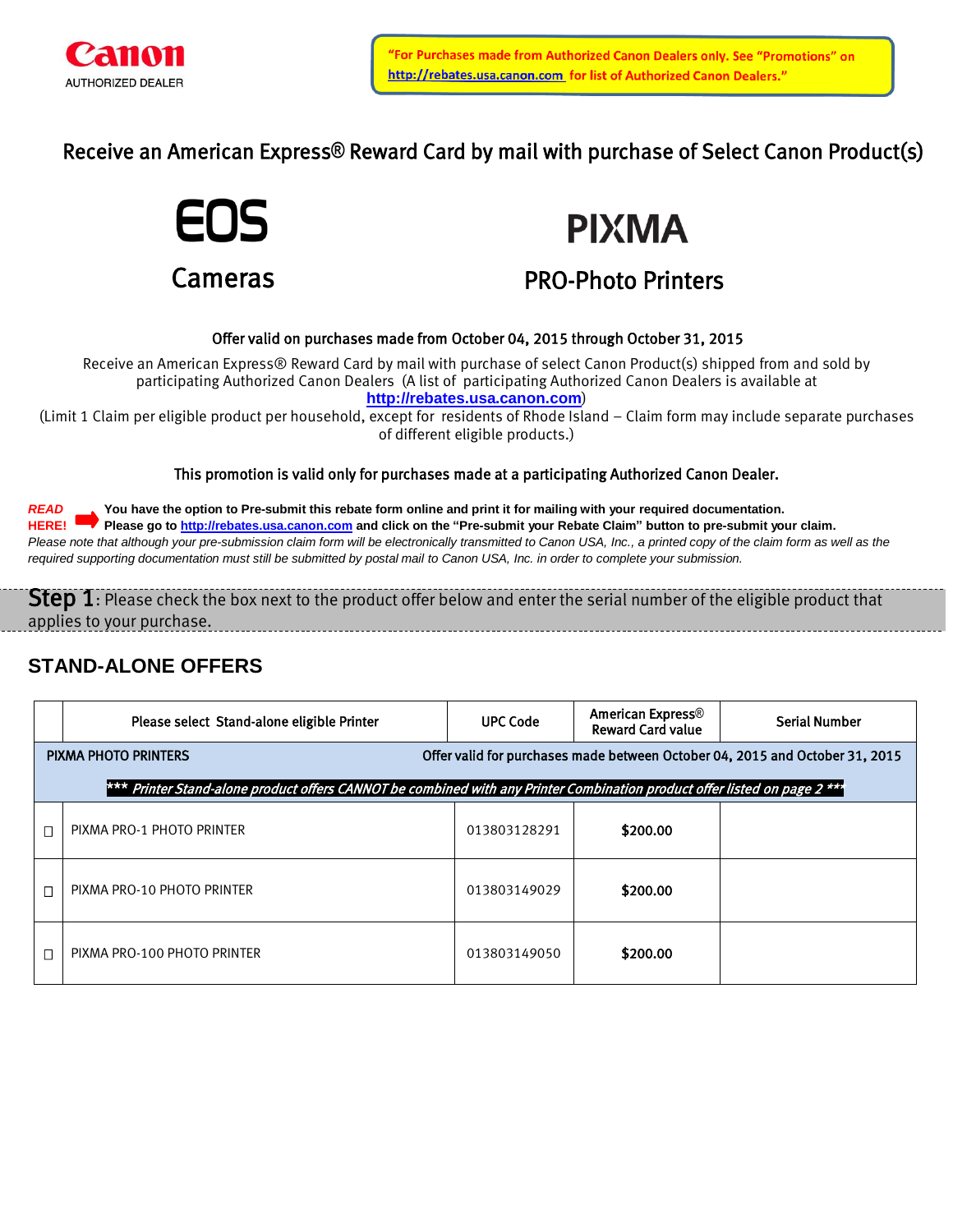## **COMBINATION OFFERS**

*\*\*\* Printer combination product offers CANNOT be combined with any Printer Stand-alone offer listed on page 1 \*\*\**

|        | Please select eligible Camera and/or Paper<br>PRINTER CAMERA AND PAPER COMBINATIONS                                                                                                                                                                                                                                                                                                                                                                                                               | Please select eligible Printer<br>Offer valid for purchases made between October 04, 2015 and October 31, 2015                                                                             | American<br><b>Express®</b><br><b>Reward Card</b><br>value | <b>Serial Number</b><br>of Printer |
|--------|---------------------------------------------------------------------------------------------------------------------------------------------------------------------------------------------------------------------------------------------------------------------------------------------------------------------------------------------------------------------------------------------------------------------------------------------------------------------------------------------------|--------------------------------------------------------------------------------------------------------------------------------------------------------------------------------------------|------------------------------------------------------------|------------------------------------|
|        | Canon PIXMA PRO Printer with purchase of an eligible Canon<br>Camera and Canon Photo Paper listed here.<br>Select your camera:                                                                                                                                                                                                                                                                                                                                                                    | <b>Select your Photo Printer:</b><br>□ Canon PIXMA PRO-1                                                                                                                                   |                                                            |                                    |
| $\Box$ | □ EOS 5DS R □ EOS 5DS □ EOS 1DX □ EOS 5D MK III<br><b>QEOS 6D QEOS 7D MK II QEOS 7D QEOS 70D</b><br>□ EOS 60D □ EOS Rebel T6s □ EOS Rebel T6i<br>□ EOS Rebel T5i □ EOS Rebel SL1 □ EOS Rebel T5<br>□ PowerShot G1 X MK II □ PowerShot G1 X □ PowerShot G7 X<br>□ PowerShot G3 X □ PowerShot G16 □ PowerShot S110<br>□ PowerShot S120<br><b>Select your Photo Paper:</b><br>□ Canon Photo Paper Semi-Gloss (SG-201) 13"x19" 50 Sheets<br>□ Canon Photo Paper Pro-Luster (LU-101) 13"x19" 50 Sheets | Printer<br>013803128291<br>□ Canon PIXMA PRO-10<br>Printer<br>013803149029<br>□ Canon PIXMA PRO-100<br>Printer<br>013803149050                                                             | \$350.00                                                   |                                    |
| П      | Canon PIXMA PRO Printer combination with purchase of an eligible<br>camera listed here.<br>Select your Camera:<br><b>□ EOS 5DS R □ EOS 5DS □ EOS 1DX □ EOS 5D MK III</b><br><b>DEOS 6D DEOS 7D MK II DEOS 7D DEOS 70D</b><br>□ EOS 60D □ EOS Rebel T6s □ EOS Rebel T6i<br>□ EOS Rebel T5i □ EOS Rebel SL1 □ EOS Rebel T5<br>□ PowerShot G1 X MK II □ PowerShot G1 X □ PowerShot G7 X<br>□ PowerShot G3 X □ PowerShot G16 □ PowerShot S110<br>□ PowerShot S120                                     | <b>Select your Photo Printer:</b><br>□ Canon PIXMA PRO-1<br>Printer<br>013803128291<br>□ Canon PIXMA PRO-10<br>Printer<br>013803149029<br>□ Canon PIXMA PRO-100<br>Printer<br>013803149050 | \$300.00                                                   |                                    |
| $\Box$ | Canon PIXMA PRO Printer combination with purchase of eligible<br>Canon Photo Paper listed here.<br><b>Select your Photo Paper:</b><br>□ Canon Photo Paper Semi-Gloss (SG-201) 13"x19" 50 Sheets<br>□ Canon Photo Paper Pro-Luster (LU-101) 13"x19" 50 Sheets                                                                                                                                                                                                                                      | <b>Select your Photo Printer:</b><br>□ Canon PIXMA PRO-1<br>Printer<br>013803128291<br>□ Canon PIXMA PRO-10<br>Printer<br>013803149029<br>□ Canon PIXMA PRO-100<br>Printer<br>013803149050 | \$250.00                                                   |                                    |